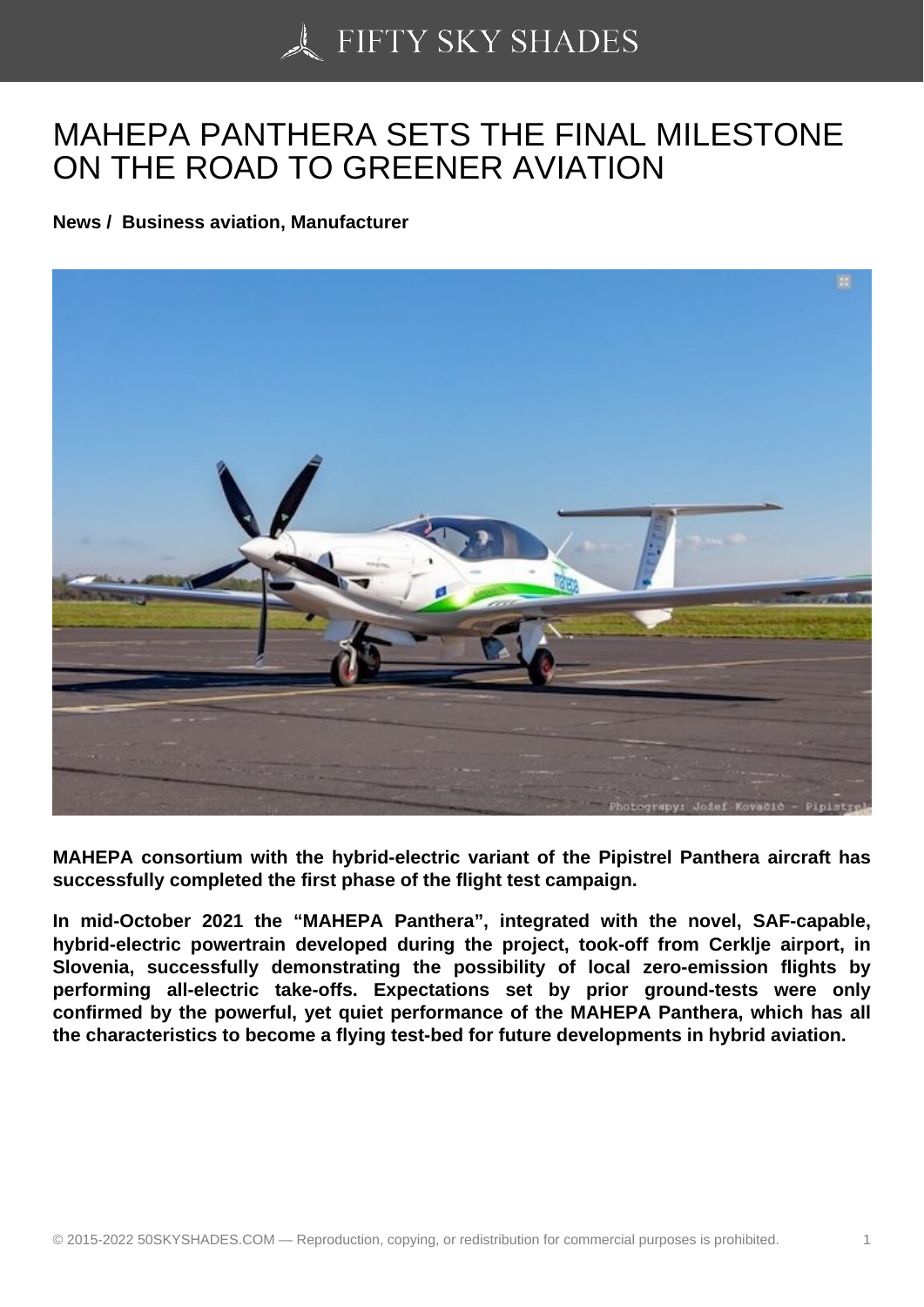

**With the achievement of this essential milestone the MAHEPA project is, with its numerous novel technologies developments and exemplary results, again contributing to a cleaner, quieter and more sustainable aviation, making the Europe Green Deal's goals one step closer to reality.**